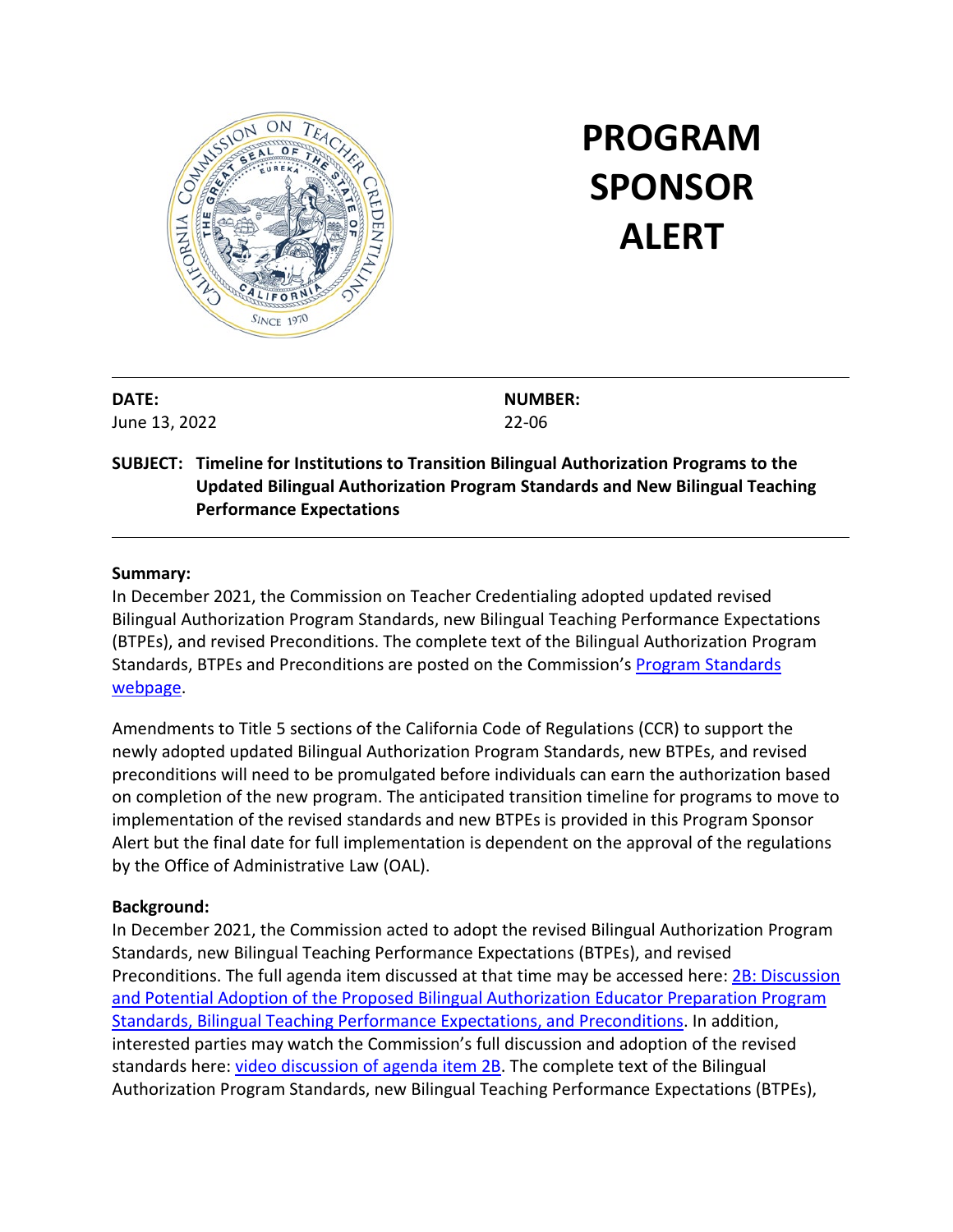and revised Preconditions are posted on the Commission's [Program Standards webpage.](https://www.ctc.ca.gov/educator-prep/stds-prep-program) Program Planning Questions (PPQs) are being developed and will be provided to guide program sponsors as they design their bilingual authorization programs.

#### **Important Dates:**

The chart below provides information on the transition to the updated Bilingual Authorization Program Standards and BTPEs. All currently approved Bilingual Authorization programs must transition to the updated standards and BTPEs by the beginning of Academic Year 2023-24. A transition plan will be required from all Commission approved programs and technical assistance will be provided to assist programs in understanding and moving to the new standards and BTPEs. A Commission-approved Bilingual Authorization program may elect to move to the 2020 standards and BTPEs more quickly than the transition plan requires; however, no institution will be held to the new standards for accreditation until the mandated implementation date. Institutions scheduled for Program Review or site visits during the time period before the mandated implementation date will need to consult with the Commission's accreditation system to be certain that the appropriate documents are provided for accreditation purposes. As previously mentioned, the Commission is seeking to promulgate regulations and the implementation of the dates below depend upon approval of those regulations.

| <b>Activity</b>                                                       | <b>Timeline</b>   |
|-----------------------------------------------------------------------|-------------------|
| Commission adopts proposed revised Bilingual Authorization program    | December 2021     |
| standards and BTPEs.                                                  |                   |
| Technical Assistance is provided to programs to understand and        | June 2022 to June |
| transition their programs to the revised program standards and BTPEs. | 2023              |
| Transition Plan will be posted.                                       | <b>June 2022</b>  |
| Estimated date for Regulations to be considered by the Commission.    | August 2022       |
| Institutions submit a Transition Plan identifying the planned         | January 31, 2023  |
| modifications to meet the updated program standards and BTPEs.        |                   |
| No new candidates may be enrolled in programs under the former        | July 1, 2023      |
| Bilingual Authorization program standards.                            |                   |
| All programs are aligned with the revised program standards and       | Academic Year     |
| BTPEs.                                                                | 2023-24           |

#### **Proposed Timeline for Program Transition**

#### **References:**

[Program Standards webpage](https://www.ctc.ca.gov/educator-prep/stds-prep-program)

[2B: Discussion and Potential Adoption of the Proposed Bilingual Authorization Educator](https://www.ctc.ca.gov/docs/default-source/commission/agendas/2021-12/2021-12-2b.pdf?sfvrsn=9a1925b1_2)  [Preparation Program Standards, Bilingual Teaching Performance Expectations, and](https://www.ctc.ca.gov/docs/default-source/commission/agendas/2021-12/2021-12-2b.pdf?sfvrsn=9a1925b1_2)  **[Preconditions](https://www.ctc.ca.gov/docs/default-source/commission/agendas/2021-12/2021-12-2b.pdf?sfvrsn=9a1925b1_2)**